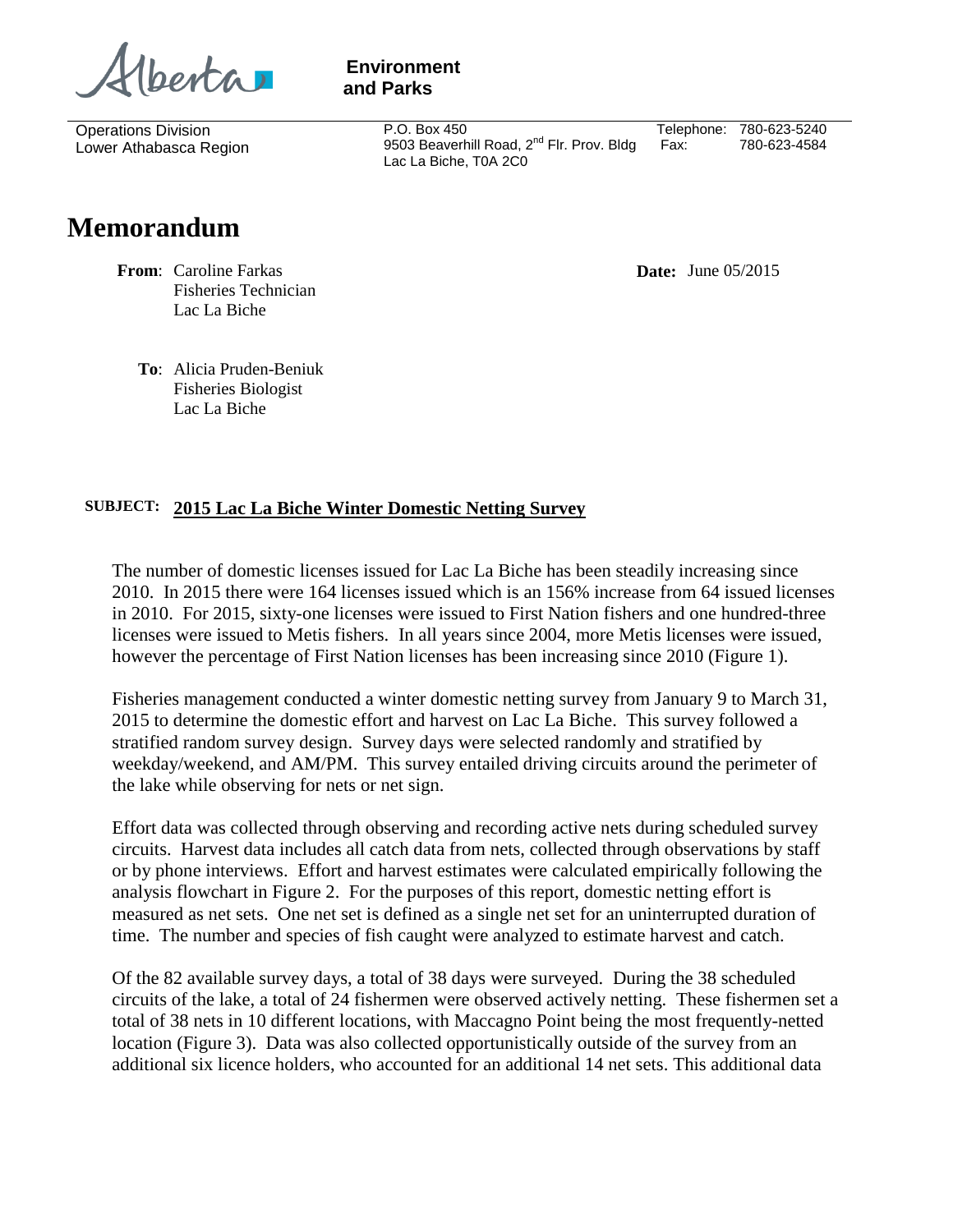was used for improving harvest estimates, but was not included in effort calculations. Of these 30 domestic fishermen, 21 identified themselves as Métis accounting for 20% of Métis domestic licences issued for Lac La Biche in 2015. The percentage of First Nation domestic licence use was somewhat lower at 15%. A map depicting access sites and netting locations can be found in Figure 4.

March was the peak month for winter domestic netting effort in 2015, while February was the least active (Table 1). Overall, there were an estimated 82 nets set  $(95\% \text{ C.I. } 59 - 110)$  during the 2015 winter domestic netting survey period (Figure 5). These nets were set for an average of 19.5 hours (95% C.I. 17.0 – 21.8) for an estimated total netting effort of 1598.2 hours (95% C.I.  $1108.9 - 2201.1$ .

Of the 52 actively fishing nets encountered during the survey, fisheries management staff observed 40 net pulls, obtained telephone interviews for an additional 3 nets, and were unable collect any information from 9 nets. A total of 926 walleye, 148 northern pike and 233 lake whitefish were recorded by fisheries management staff. Other fish species caught were burbot  $(n=24)$ , longnose sucker  $(n=10)$ , and white sucker  $(n=143)$ . Individual fishers caught a range of  $0 - 86$  walleye,  $0 - 19$  northern pike and  $0 - 20$  lake whitefish in their nets.

The estimated harvest rate for walleye was 21.5 fish/net  $(95\% \text{ C.I. } 15.1 - 28.9)$ , resulting in an estimated harvest of 1764 walleye (95% C.I. 1072 – 2669). With an average weight of 2.26 kg, this translates into approximately 3995.5 kg of harvested walleye  $(95\% \text{ C.I. } 2427.4 - 6043.0)$ . The estimated harvest rate for northern pike was  $3.4$  fish/net (95% C.I.  $2.2 - 5.0$ ), resulting in an estimated harvest of 282 northern pike  $(95\% \text{ C.I. } 158 - 451)$ . With an average weight of 3.6 kg, this translates into approximately 1005.8 kg of harvested northern pike (95% C.I. 563.0 – 1607.4). The estimated harvest rate for lake whitefish was 5.3 fish/net (95% C.I. 3.4 – 7.4), resulting in an estimated harvest of 434 lake whitefish (95% C.I. 248 - 677). With an average weight of 1.6 kg, this translates into approximately 681.1 kg of harvested lake whitefish (95% C.I. 390.3 – 1063.5). A comparison between the harvest of these three species can be found in table 2.

Cc: Kathy Hendren, Resource Manager, Lower Athabasca Region.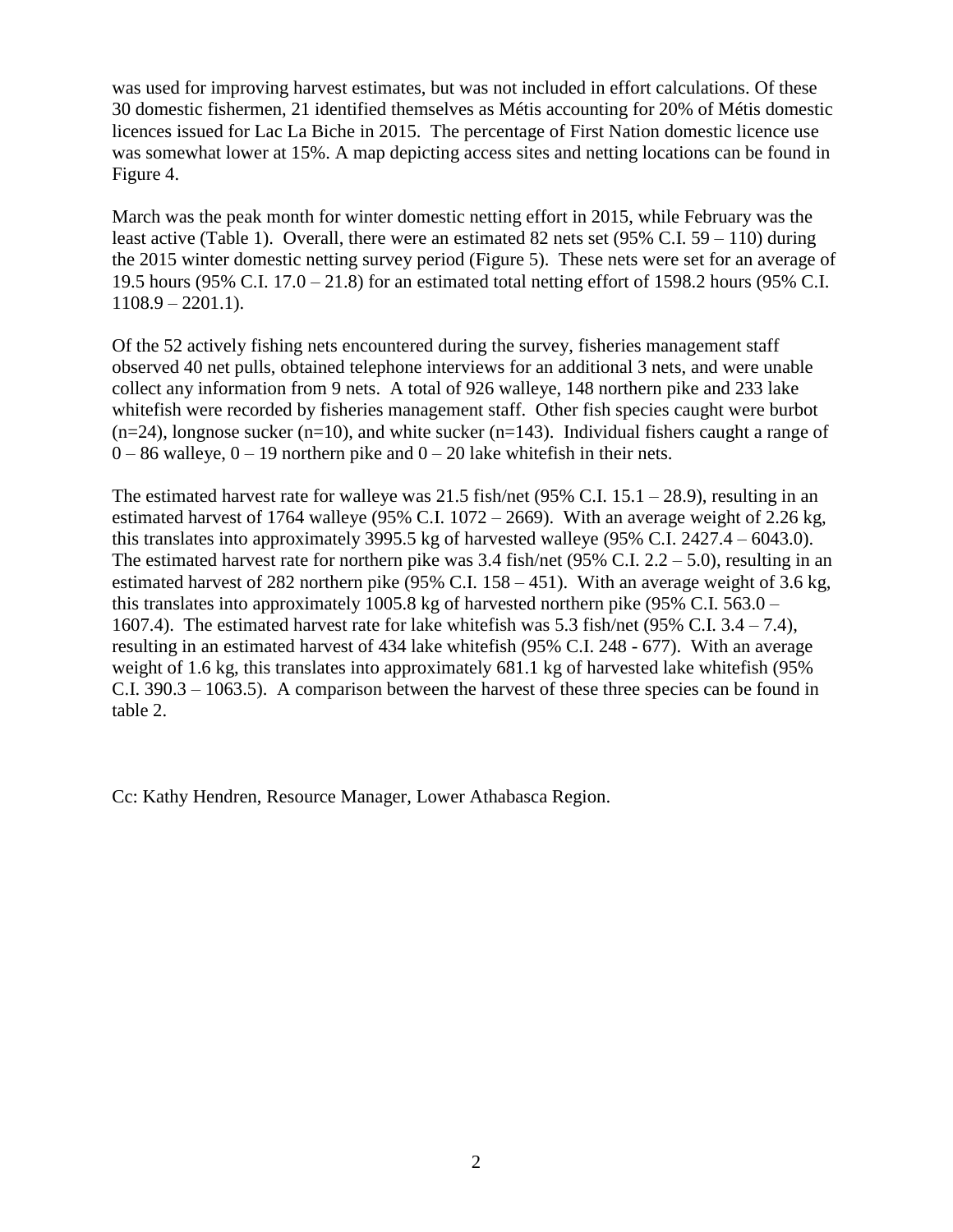

Figure 1. Type and number of licenses issued on Lac La Biche by year.



Figure 2. Analysis flowchart of the mathematical operations used for determining effort and harvest for the 2015 winter domestic fishery on Lac La Biche.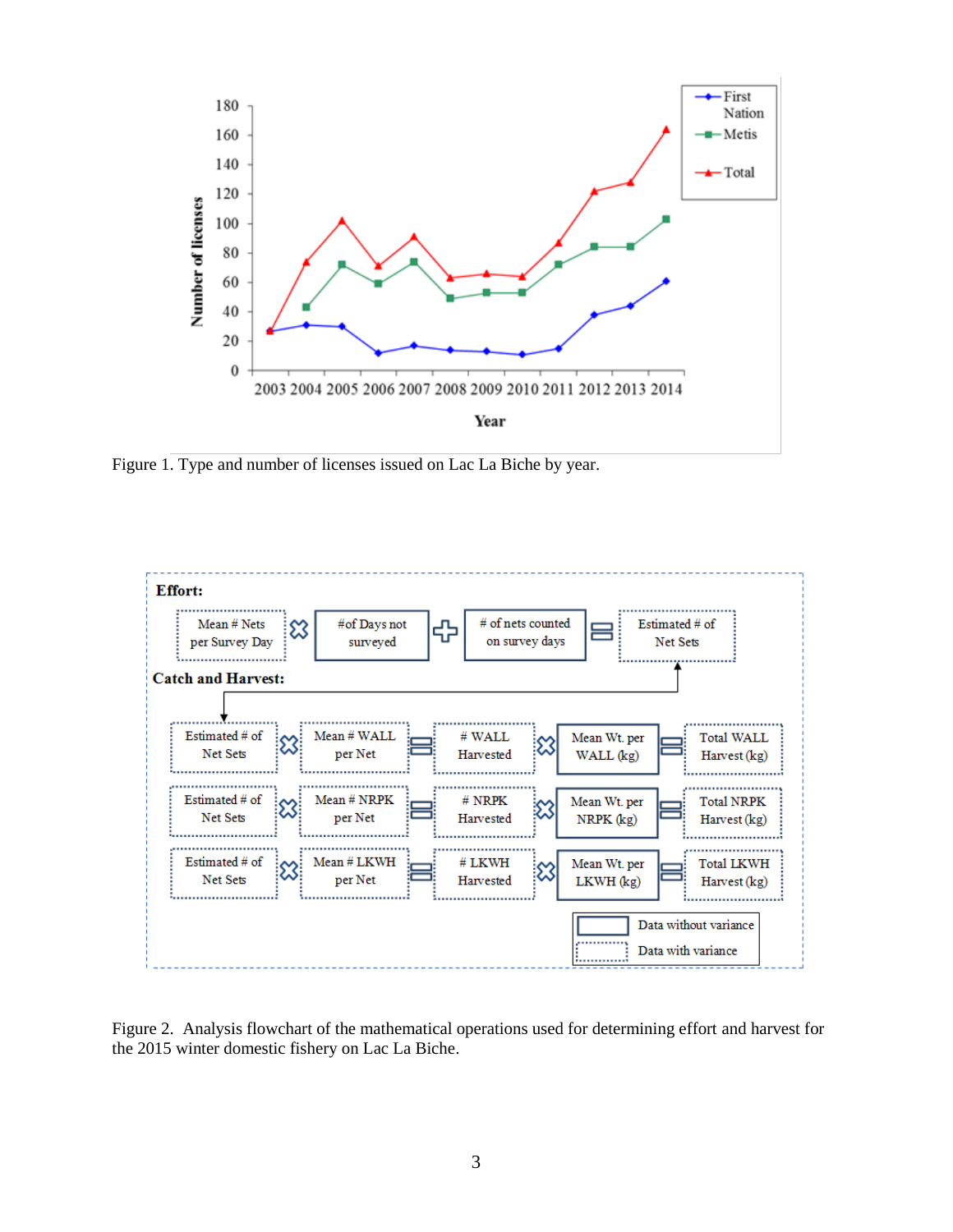

Figure 3. Number of nets set per location during the 2015 winter domestic netting survey on Lac La Biche.



Figure 4. Map depicting access points, and netting locations during the 2015 winter domestic netting survey on Lac La Biche.